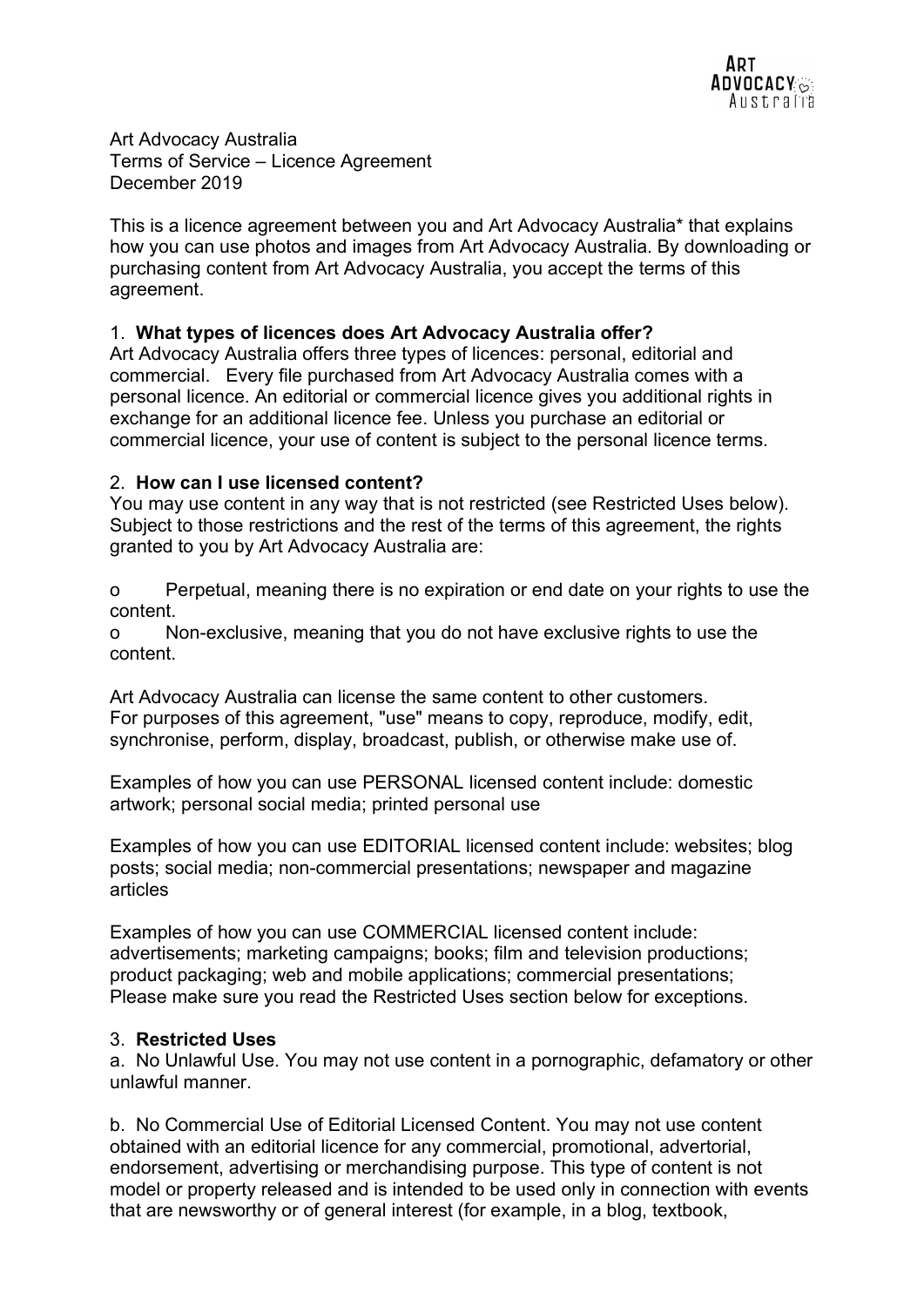newspaper or magazine article).

c. No Standalone File Use. You may not use content in any way that allows others to download, extract, or redistribute content as a standalone file (meaning just the content file itself, separate from the project or end use).

d. No Use in Trademark or Logo. You may not use content as part of a trademark, design mark, tradename, business name, service mark, or logo.

e. Sensitive Use Disclaimer Required. If you use content that features models or property in connection with a subject that would be unflattering or unduly controversial to a reasonable person (for example, sexually transmitted diseases), you must indicate: (1) that the content is being used for illustrative purposes only, and (2) any person depicted in the content is a model. For example, you could say: "Stock photo. Posed by model." No disclaimer is required for editorial licensed content that is used in an editorial manner.

f. No False Representation of Authorship. You may not falsely represent that you are the original creator of a work that is made up largely of licensed content. For instance, you cannot create a painting based solely on licensed content and claim that you are the author.

Restricted Uses - unless commercial licence purchased.

g. No Products for Resale. Unless you purchase a commercial licence, you may not use content in connection with any goods or services intended for resale or distribution where the primary value lies in the content itself including, without limitation, cards, stationery items, paper products, calendars, apparel items, posters (printed on paper, canvas, or any other media), DVDs, mobile applications or other items for resale, licence or other distribution for profit. This includes "on demand" products (meaning products in which content is selected by a third party for customization on such product on a made-to-order basis), including, without limitation, postcards, mugs, t-shirts, posters and other items

h. No Electronic Templates. Unless you purchase a commercial licence, you may not use content in electronic or digital templates intended for resale or other distribution (for example, website templates, business card templates, electronic greeting card templates, brochure design templates).

# 4. Who, besides me, can use the licensed content?

The rights granted to you are non-transferable and non-sublicensable, meaning that you cannot transfer or sublicense them to anyone else. There are two exceptions:

• Employer or client. If you are purchasing on behalf of your employer or client, then your employer or client can use the content. In that case, you represent and warrant that you have full legal authority to bind your employer or client to the terms of this agreement. If you do not have that authority, then your employer or client may not use the content.

• Subcontractors. You may allow subcontractors (for example, your printer or mailing house) or distributors to use content in any production or distribution process related to your final project or end use. These subcontractors and distributors may not use the content for any other purpose.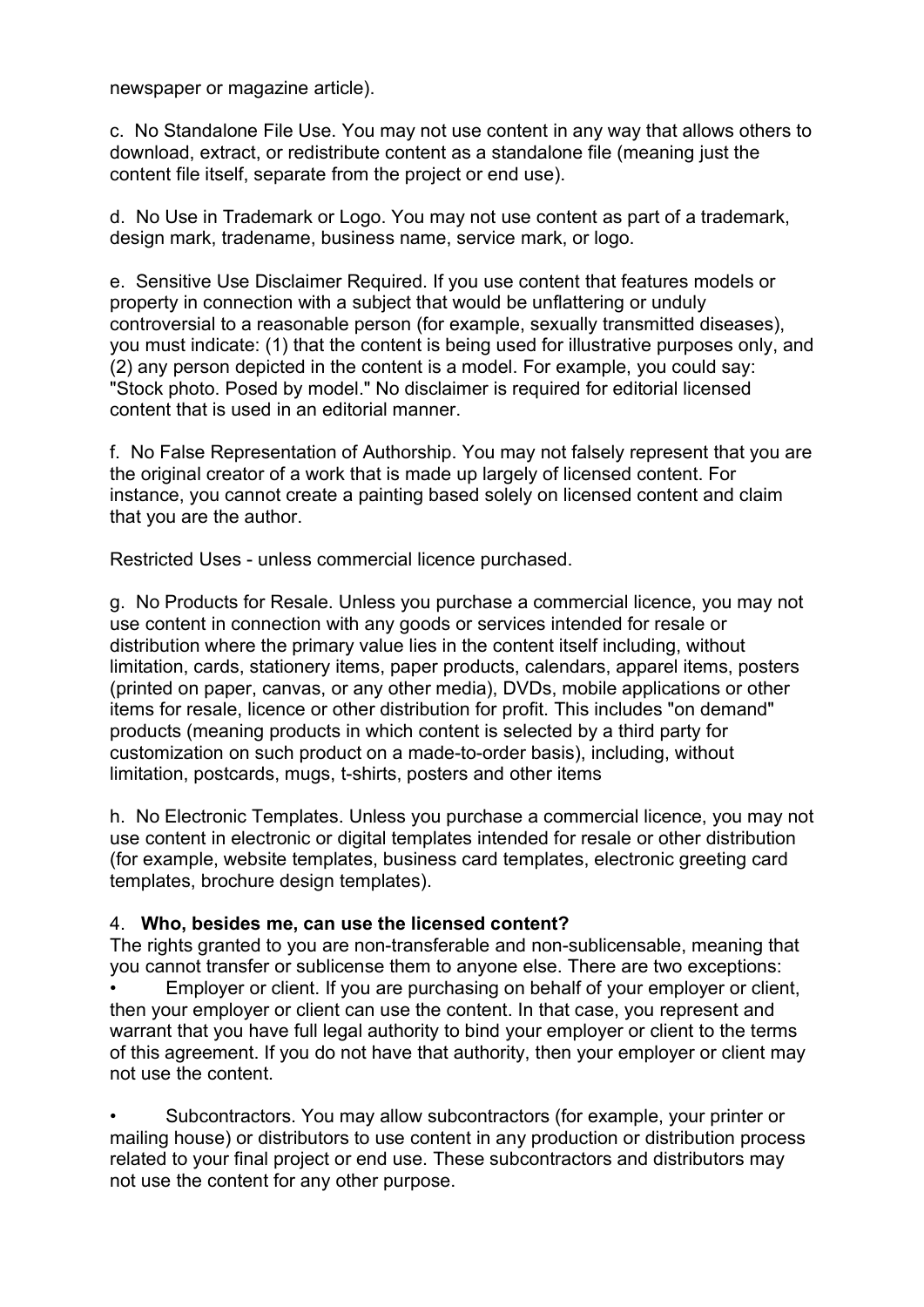# 5. Intellectual property rights.

### a. Who owns the content?

All of the licensed content is owned by either Art Advocacy Australia or the artists who supply the content. All rights not expressly granted in this agreement are reserved by Art Advocacy Australia and the content suppliers.

### b. Attribution.

Do I need to include a photo credit? You do not need to include a photo credit for commercial use, but if you are using content for editorial purposes, you must include the following credit adjacent to the content or in visual production credits: "ArtAdvocacy.com.au"

Do I need to include a video credit? Yes, if technically feasible, you must include the following credit in visual productions: "ArtAdvocacy.com.au."

# 6. Termination/Refunds/Withdrawal/Downloads.

a. Termination. This agreement is effective until it is terminated by either party. You can terminate this agreement by ceasing use of the content and deleting or destroying any copies. Art Advocacy Australia may terminate this agreement at any time if you fail to comply with any of the terms, in which case you must immediately: cease using the content; delete or destroy any copies; and, if requested, confirm to Art Advocacy Australia in writing that you have complied with these requirements.

b. Refunds. File Download Refunds - Art Advocacy Australia does not offer refunds or re-credits for downloaded files. File returns will only be considered based on technical issues with the file at the sole discretion of Art Advocacy Australia.

All requests for refunds/cancellations must be made in writing. If the request is approved, Art Advocacy Australia will issue a credit to your Paypal account

c. Content Withdrawal. Art Advocacy Australia may discontinue licensing any item of content at any time in its sole discretion. Upon notice from Art Advocacy Australia, or upon your knowledge, that any content may be subject to a claim of infringement of a third party's right for which Art Advocacy Australia may be liable, Art Advocacy Australia may require you to immediately, and at your own expense: cease using the content, delete or destroy any copies; and ensure that your clients, distributors and/or employer do likewise.

Art Advocacy Australia will provide you with replacement content (determined by Art Advocacy Australia in its reasonable commercial judgment) free of charge, subject to the other terms of this agreement.

d. Downloads. Downloads are available for 30 days from date of purchase only and cannot be accessed once this period has elapsed unless a further fee is paid.

# 7. Representations and Warranties.

Art Advocacy Australia makes the following representations and warranties: a. Warranty of Non-Infringement. For content purchased with a commercial licence no warranty is given that it does not infringe on any copyright, moral right, trademark or other intellectual property right and does not violate any right of privacy or right of publicity; or that necessary model and/or property releases for use of the content have been obtained. You are solely responsible for obtaining any required releases. You may contact info@artadvocacy.com.au to confirm which releases are already held by us.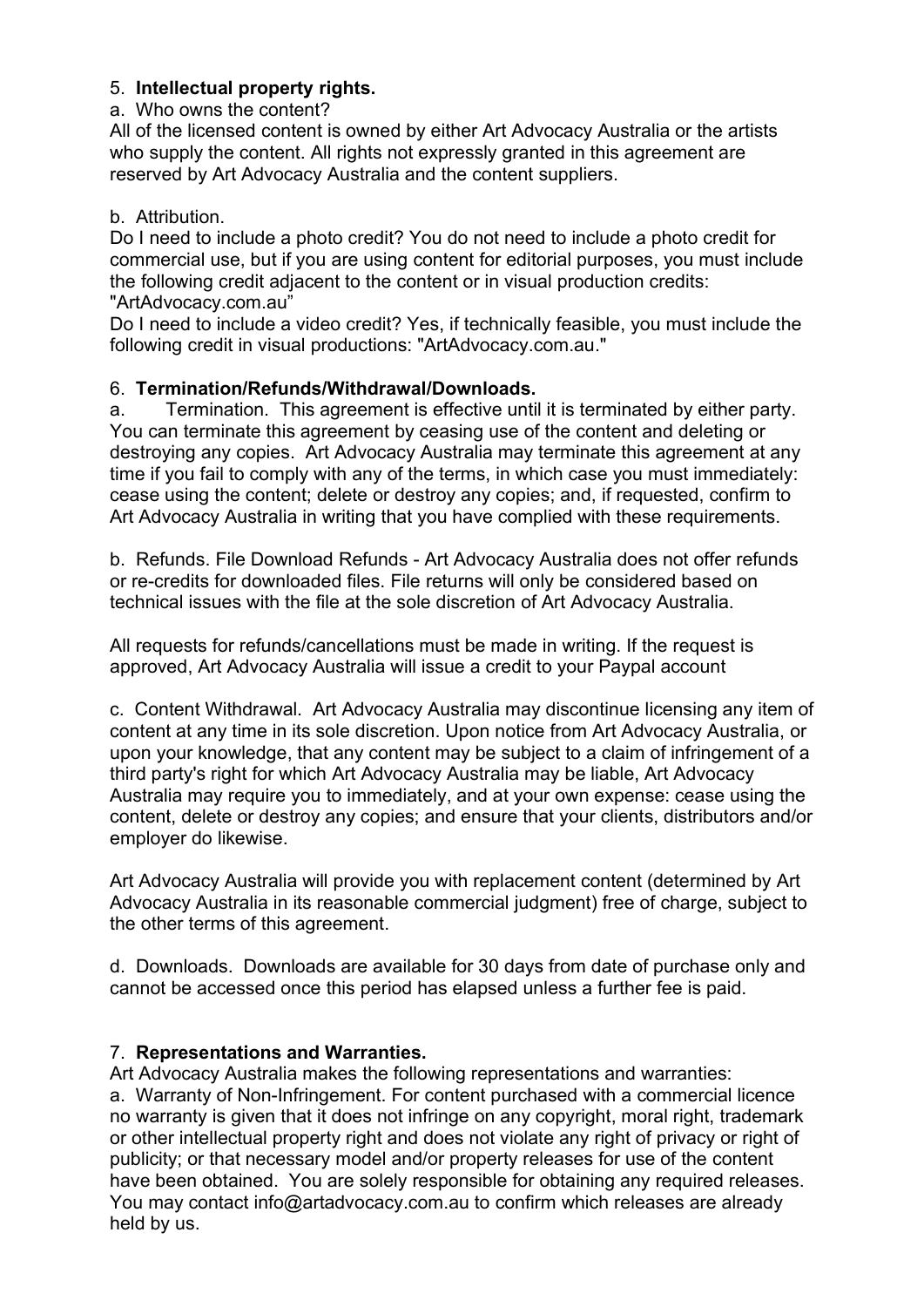b. "Editorial Licence" Warranty Disclaimer. For content purchased with an editorial licence, Art Advocacy Australia warrants that the content will not infringe on any copyright or moral right of the artist, but it does not grant any right or make any warranty with regard to the use of names, people, trademarks, trade dress, logos, registered, unregistered or copyrighted designs, works of art or architecture depicted or contained in the content. In such cases, you are solely responsible for determining whether release(s) is/are required in connection with your proposed use of the content obtained with an editorial licence, and you are solely responsible for obtaining such release(s). You acknowledge that no releases are generally obtained for content with an editorial licence and that some jurisdictions provide legal protection against a person's image, likeness or property being used for commercial purposes when they have not provided a release. You may contact info@artadvocacy.com.au to confirm which releases are already held by us.

c. Caption/Metadata Disclaimer. While we have made reasonable efforts to correctly categorize, keyword, caption and title the content, Art Advocacy Australia does not warrant the accuracy of such information, or of any metadata provided with the content.

d. No Other Warranties. Except as provided in the "warranty of non-infringement" section above, the content is provided "as is" without representation, warranty or condition of any kind, either express or implied, including, but not limited to, implied representations, warranties or conditions of merchantability, or fitness for a particular purpose. Art Advocacy Australia does not represent or warrant that the content will meet your requirements or that its use will be uninterrupted or error free.

### 8. Indemnification/Limitation of Liability.

a. Indemnification of Art Advocacy Australia by you. You agree to defend, indemnify and hold harmless J Jura Investments Pty Ltd trading as Art Advocacy Australia and, and each of their respective officers, directors and employees from all damages, liabilities and expenses (including reasonable outside legal fees) arising out of or in connection with any breach or alleged breach by you (or anyone acting on your behalf) of any of the terms of this agreement.

b. Limitation of Liability. Art Advocacy Australia will not be liable to you or any other person or entity for any punitive, special, indirect, consequential, incidental or other similar damages, costs or losses arising out of this agreement, even if Art Advocacy Australia has been advised of the possibility of such damages, costs or losses where permitted by law.

#### 9. General Provisions.

a. Assignment. This agreement is personal to you and is not assignable by you without Art Advocacy Australia's prior written consent. Art Advocacy Australia may assign this agreement, without notice or consent, to any corporate affiliate or to any successor in interest, provided that such entity agrees to be bound by these terms. b. Electronic storage. You agree to retain the copyright symbol, the name of Art Advocacy Australia, the content's identification number and any other information that may be embedded in the electronic file containing the original content, and to maintain appropriate security to protect the content from unauthorized use by third parties. You may make one (1) copy of the content for back-up purposes.

c. Governing Law/Arbitration. This agreement will be governed by the laws of the Western Australia

d. Severability. If one or more of the provisions in this agreement is found to be invalid, illegal or unenforceable in any respect, the validity, legality and enforceability